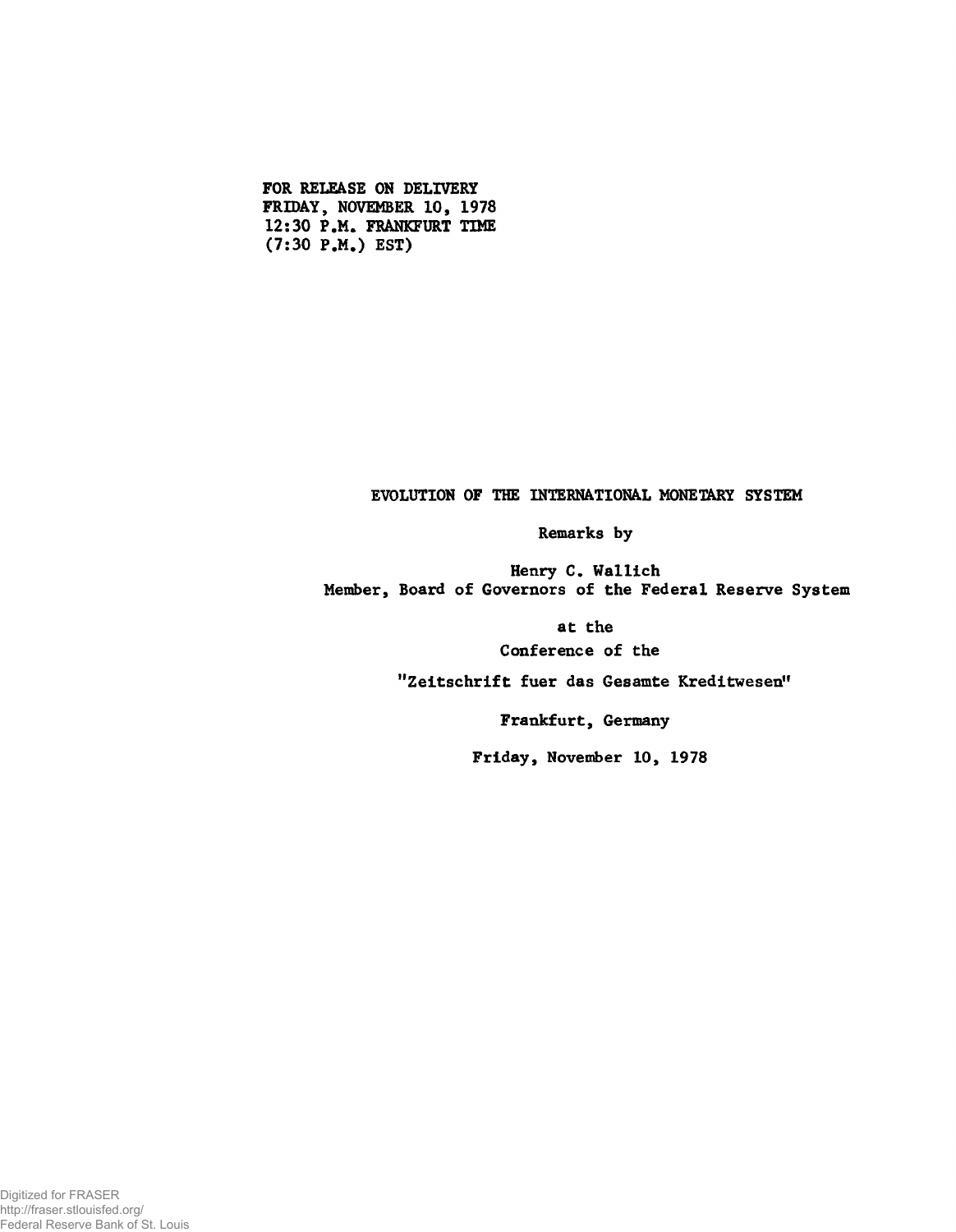## EVOLUTION OF THE INTERNATIONAL MONETARY SYSTEM

Remarks by

Henry C. Wallich Member, Board of Governors of the Federal Reserve System

> at the Conference of the "Zeitschrift fuer das Gesamte Kreditwesen" Frankfurt, Germany Friday, November 10, 1978

The world business cycle is passing through a phase of great significance for the world economy and the functioning of the international monetary system. The growth rates of the U.S. economy on one side and most industrial countries on the other have been converging Until not long ago, the United States was expanding at a rate above its long-run potential, while most other countries were expanding well below their potential . According to many projections, we are entering a phase in which the rate of growth of other industrial countries will, on average, exceed that of the United States.

What we are witnessing is a dissynchronized world business cycle, a condition, in other words, where national cycles are out of phas with each other. Much of the turmoil that we are observing in the world today can be traced to this dissynchronization.

Before examining what a dissynchronized business cycle has done to the world, however, we should remember the experience we had with the previous cycle, culminating in 1973-74, which was almost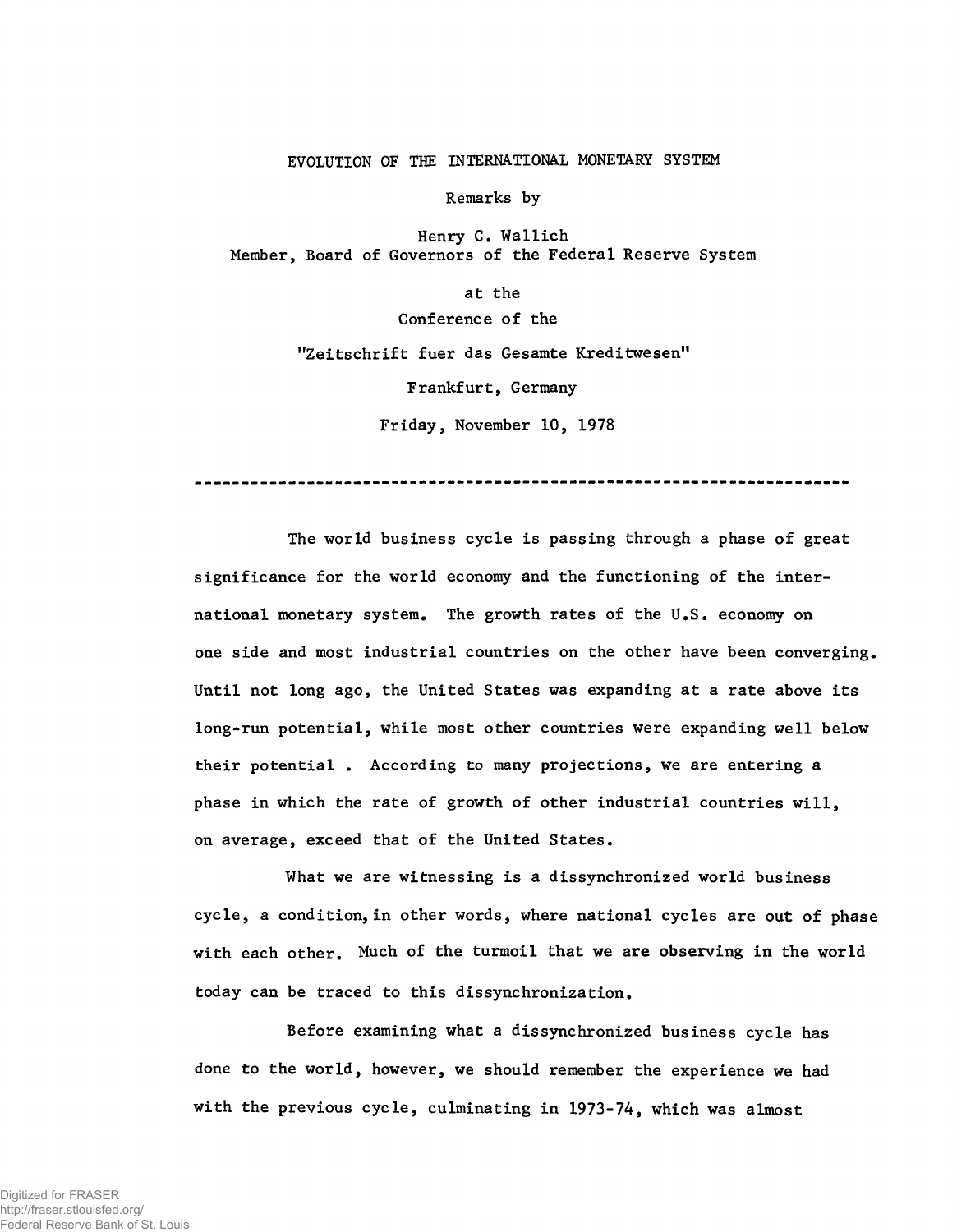perfectly synchronized. All major countries, at that time, were moving in step and were then operating at peak capacity. Widespread shortages prevailed. There was no way in which excess demand in one economy could be compensated by excess supplies in another. Consequently, competing buyers drove up prices mercilessly all over the world. When the bubble burst, inventories were excessive, orders vanished, and, with the additional burden of a quadrupled price of oil, a severe recession became inevitable. It was then that the thought took hold that if the world economy were to continue to be cyclical, as it has been for 150 years or more, somewhat less synchronization would be helpful. Peaks and valleys would be smoothed out, shortages in one country could be overcome by excess supplies elsewhere, the danger of a severe recession greatly reduced.

That wish has been granted. Five years later, we find ourselves in a dissynchronized expansion. Are the results what we expected them to be? Let me begin with the good features, which do not seem to have attracted a great deal of attention. The United States, and most other industrial countries, are now almost four years beyond the trough of the recession as it was recorded in the United States in early 1975. Continued expansion is expected in the United States at about its longrun potential rate of  $3 - 3 - 1/2$  per cent. Other economies, after some slow starts and a few relapses, are now growing at somewhat faster rates. Given that historically the length of cyclical expansion, at least in the United States, has been 2-3 years, the longevity of the present expansion is a distinct achievement in no small measure probably attributable to the dissynchronized pattern of the present cycle.

**-2-**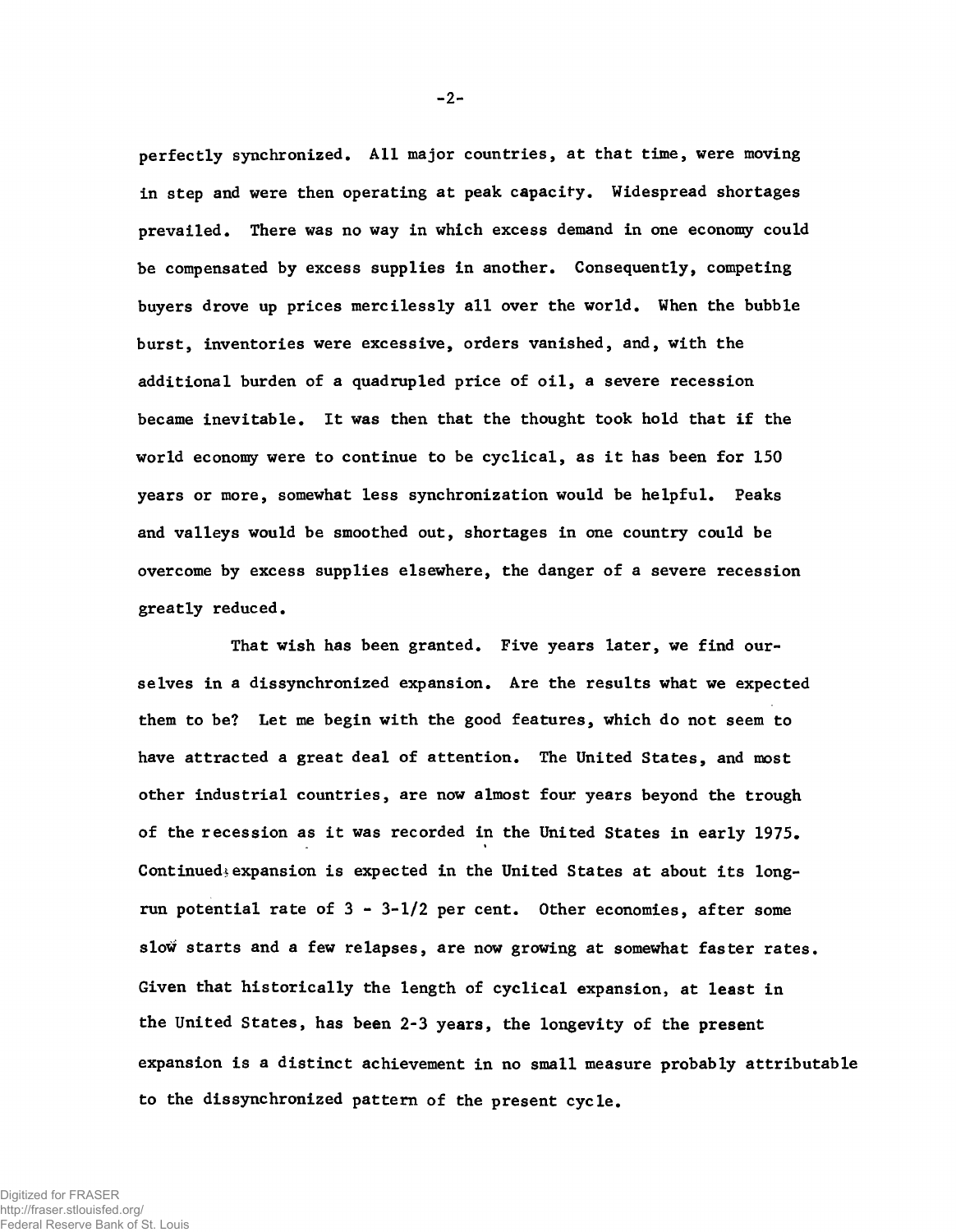The dissynchronized pattern, however, has not been particularly favorable to the functioning of the international monetary system. The reason is that dissynchronized behavior produced imbalances of trade which affected exchange rates. These, in turn, affected rates of inflation which reacted back on exchange rates. Moreover, as the cycle advanced, the approach to full employment generated inflationary pressures in some countries while excess capacity still was pushing down inflation elsewhere.

During the present cycle, it was the United States that was leading in cyclical phase. The United States, therefore, found its imports rising rapidly while its exports were lagging and a large current account deficit developed. Japan and Germany, expanding slowly, had the opposite experience. Some countries fell in between.

The ensuing divergent pattern of deficits and surpluses set in motion exchange rate movements which in turn began to influence price developments. The declining exchange rate contributed to inflation in the United States. Rising exchange rates in Germany, Japan, and Switzerland helped to reduce inflation there. The inflation differential further weakened the dollar while the currencies of countries in strong surplus strengthened.

Meanwhile, as the United States economy began to approach the full-employment zone, renewed price pressures began to make themselves felt. Previously, the United States had succeeded in bringing inflation down from a peak of around 12 per cent in 1974 to the 5 per cent zone shortly following the 1974-75 recession. More rapid expansion, however,

**-3-**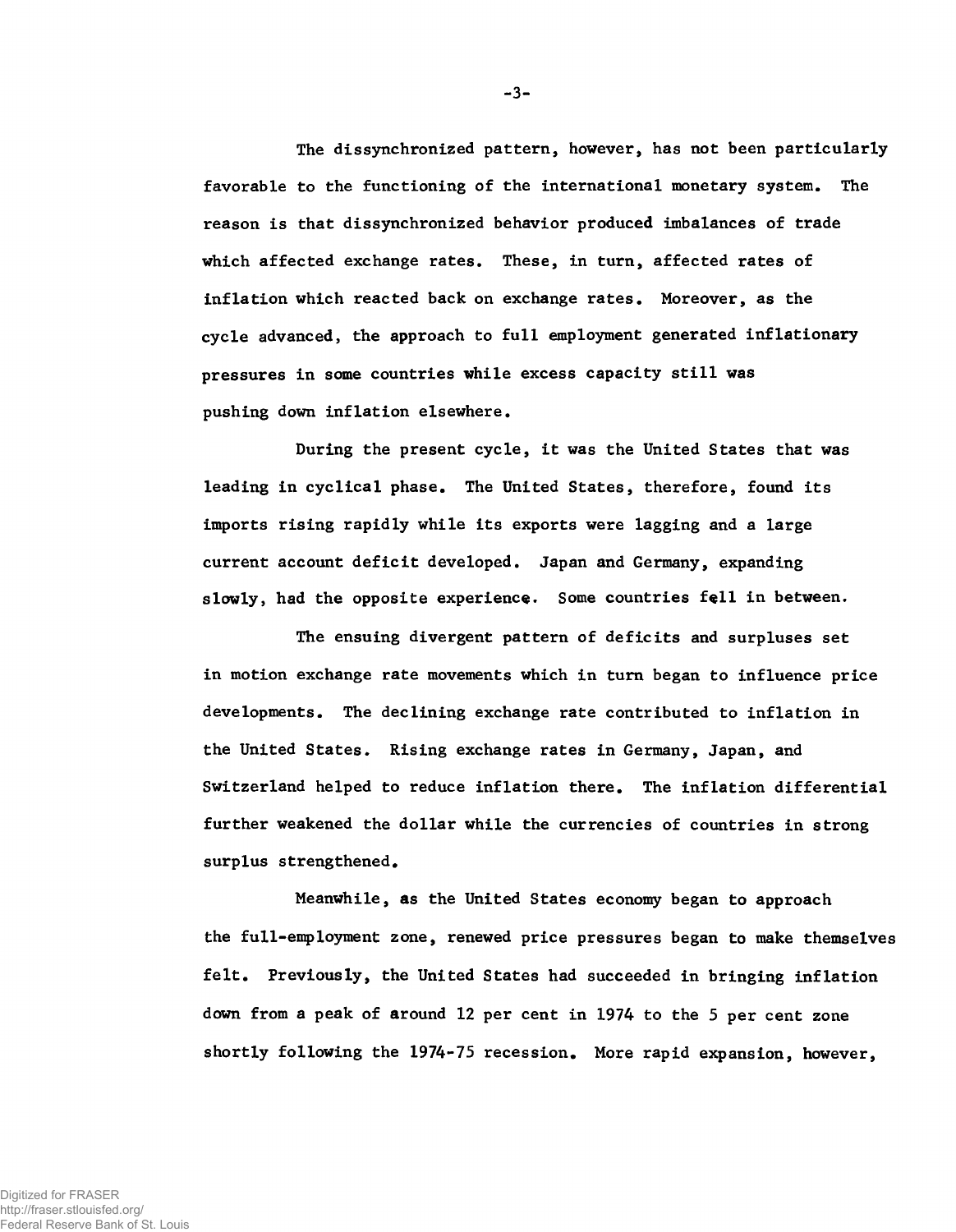and policies supporting this expansion, as well as the institutional peculiarities of U.S. collective bargaining, kept inflation from falling further. A declining dollar and mounting economic activity caused U.S. inflation to reaccelerate from the 5-6 per cent range after a period of perhaps two years during which it had remained relatively constant.

In the countries whose economies were lagging, an opposite pattern occurred. Maintenance of substantial slack helped to bring down inflation. Policies designed to accomplish this objective were supported, in the case of Germany, Japan, and Switzerland, by a rise in exchange rates. The latter, in turn, responded both to a movement toward current account surplus and to diminishing inflation. In this way, the leading industrial countries developed sharply contrasting patterns. Some countries fell in between, suffering both high inflation and slow growth. These eventually found themselves compelled to restrain their economies in order to remove current account deficits which threatened further exchange rate depreciation and inflation.

It is noteworthy that during this period of contrasting movements, some features of the separate economies involved came into good alignment, while others did not. In the major countries, interest rates came roughly into alignment with rates of inflation. Low-inflation countries had low interest rates, countries with higher inflation had higher rates. Particularly among the United States, Germany, Switzerland, and to some extent Japan, differences among rates of inflation were

**-4-**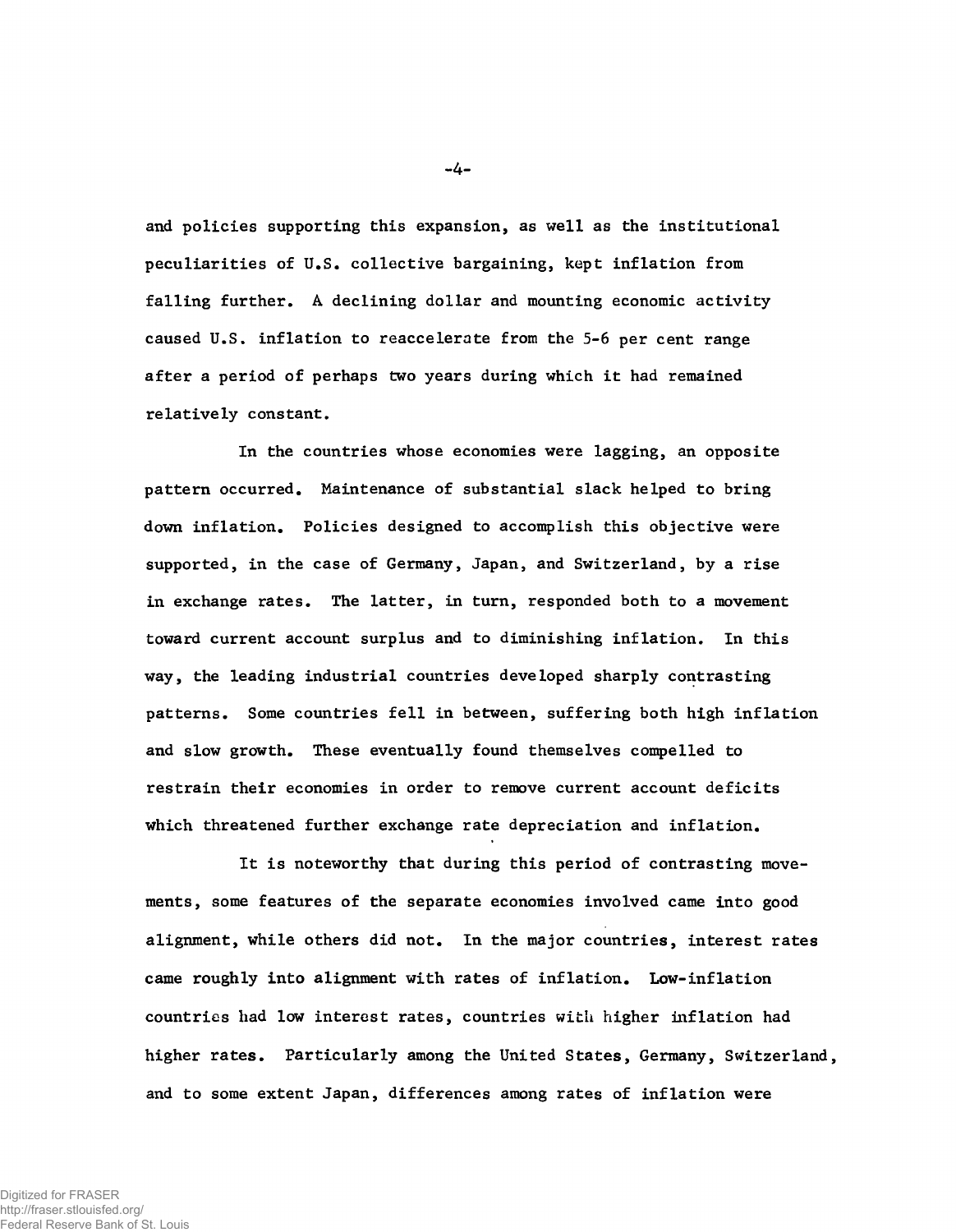roughly equal to differences among interest rates. Real interest rates, that is, nominal interest rates adjusted for current inflation rates, were not very different among these countries. Where nominal interest rates were high, they nevertheless were, if not negative, at most barely positive in real terms.

Exchange rates, on the other hand, behaved very differently. For the most part, their movement failed to reflect nominal interest rate differentials, frequently exceeding these differentials very substantially. Likewise, exchange rate changes were greater than needed to reflect the change in purchasing power. Over prolonged periods, exchange rates, especially for the dollar, the yen, and the Swiss franc, but only to a lesser degree for the DMark, very considerably under- and overshot exchange relations based on relative price movements.

For the behavior of exchange rates, and the associated behavior of current account deficits and surpluses, a variety of factors may be held responsible. One of them is the well-known J-curve phenomenon. An exchange rate movement that, over two or three years, may be expected to bring about greater balance in the current account, may in the short run produce the opposite effect, or perhaps a delayed effect. The volume of exports and imports does not respond instantaneously to changing prices and/or exchange rates. It takes some time before the more favorable exchange rate -- for the depreciating country -- and the less favorable rate -- for the appreciating country -- can have their full effect.

**-5-**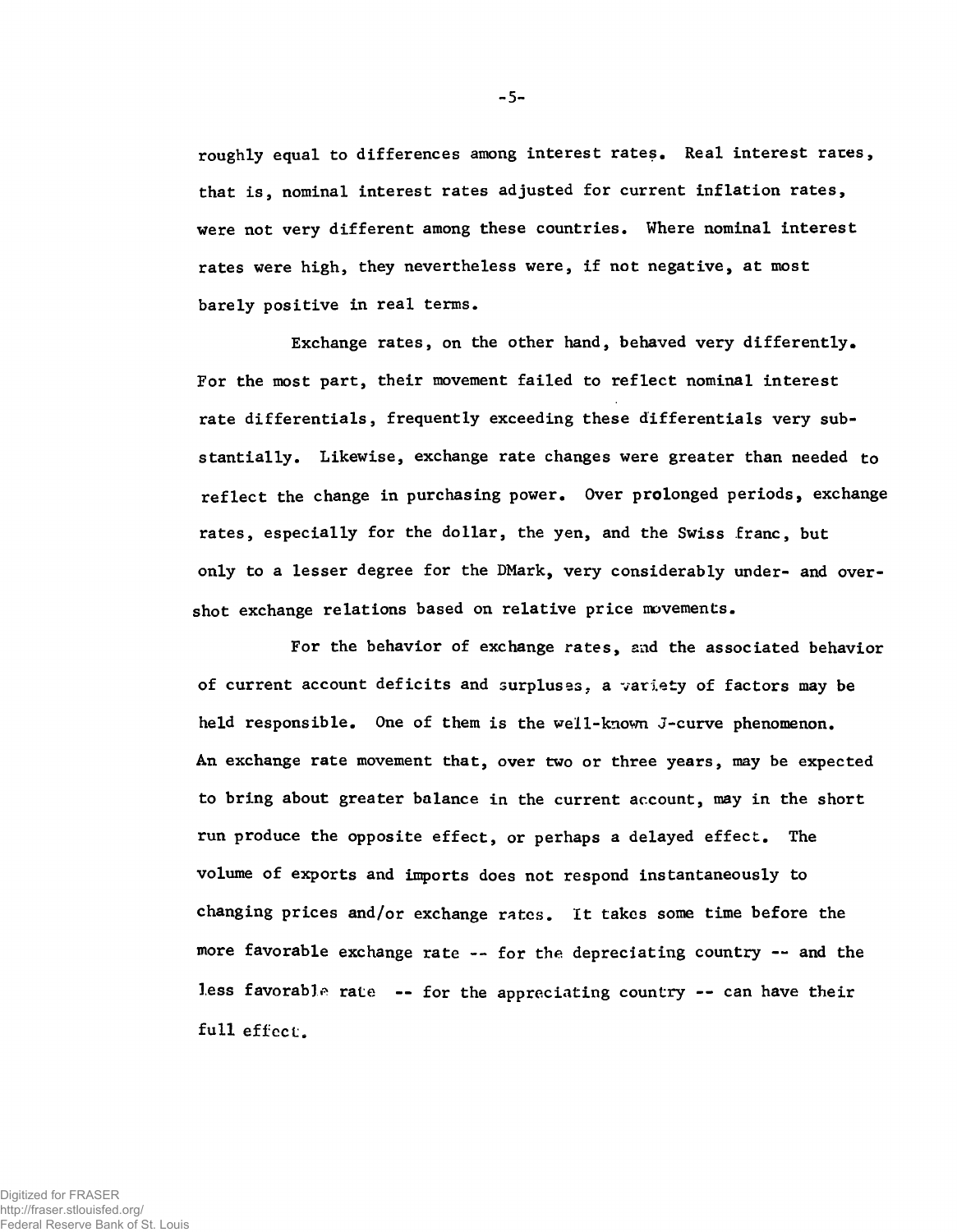A similar J-curve phenomenon may occur in capital markets, although it has been less clearly demonstrated in that context. A rise in interest rates may be expected to attract capital to the country where it occurs. A rise in interest rates, or the expectation thereof, has an adverse effect upon long-term financial and real assets. Bonds. the stock market, and perhaps other assets tend to decline as interest rates rise. The capital losses that investors could sustain from such moves can far exceed any gains that would accrue to others from investing at the new rates. While asset markets seek to establish a new base, therefore, the effect of rising interest rates is not necessarily to attract capital to the countries where the rise occurs. If investors move abroad during this period, the exchange rate may suffer. Once an adjustment has taken place, of course, the widened interest differential may well produce a much enlarged inflow of capital with attendant consequences for the exchange rate.

All this demonstrates that in a dissynchronized expansion, considerable pressures are likely to converge upon the international monetary system. Exchange rates may undergo movements that do not necessarily correspond to their values in any long-run equilibrium. For that reason, it is perhaps not exclusively of historical interest to inquire how a dissynchronized business cycle would have fitted into the precepts of the old Bretton Woods system. That system was exposed to dissynchronized cycles only rarely and in moderate degree, such as in 1958-59 and the latter half of the  $1960's$ . The prevailing view in

**-6-**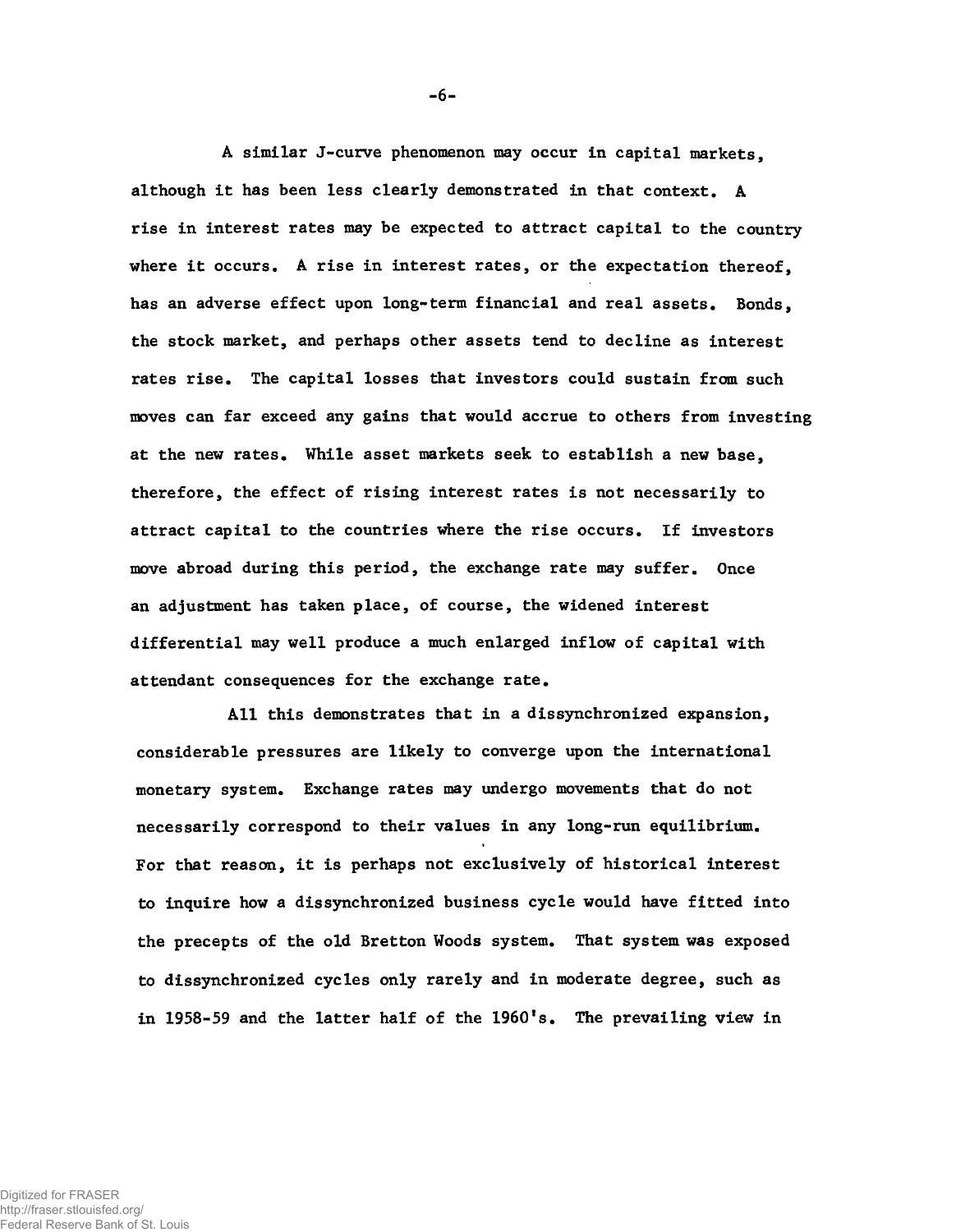those days was that "when the United States catches cold, the rest of the world catches pneumonia." This implied a cycle led by, and synchronized with, the United States cycle. Nevertheless, the Bretton Woods system had one clear standard that could have been applied to a dissynchronized cycle: Under the Bretton Woods code, only fundamental disequilibrium could justify and require an alteration in exchange rates. A cyclical disequilibrium, absent other sources of imbalance, was to be ridden out. The ensuing current account deficit was to be financed and dealt with by other adjustment measures, but not by exchange rate depreciation.

In recent years, market forces have told us that the Bretton Woods prescription would probably not have been adhered to had it still been in effect today. They have told us this by moving exchange rates around rather sharply. The world has fared better under floating rates because in all probability it has been spared a series of exchange rate crises that could have provoked counterproductive controls on capital movements. But the Bretton Woods precepts are not without their lesson. They remind us that there is a difference between a cyclical and a fundamental disequilibrium. That difference, of course, was never clearcut. No one would argue that the disequilibrium experienced by the world today is purely cyclical. For the United States, it is overlaid by the problem of oil imports. For Germany and Japan, it is overlaid by a variety of structural changes. Something similar could be said for numerous other countries.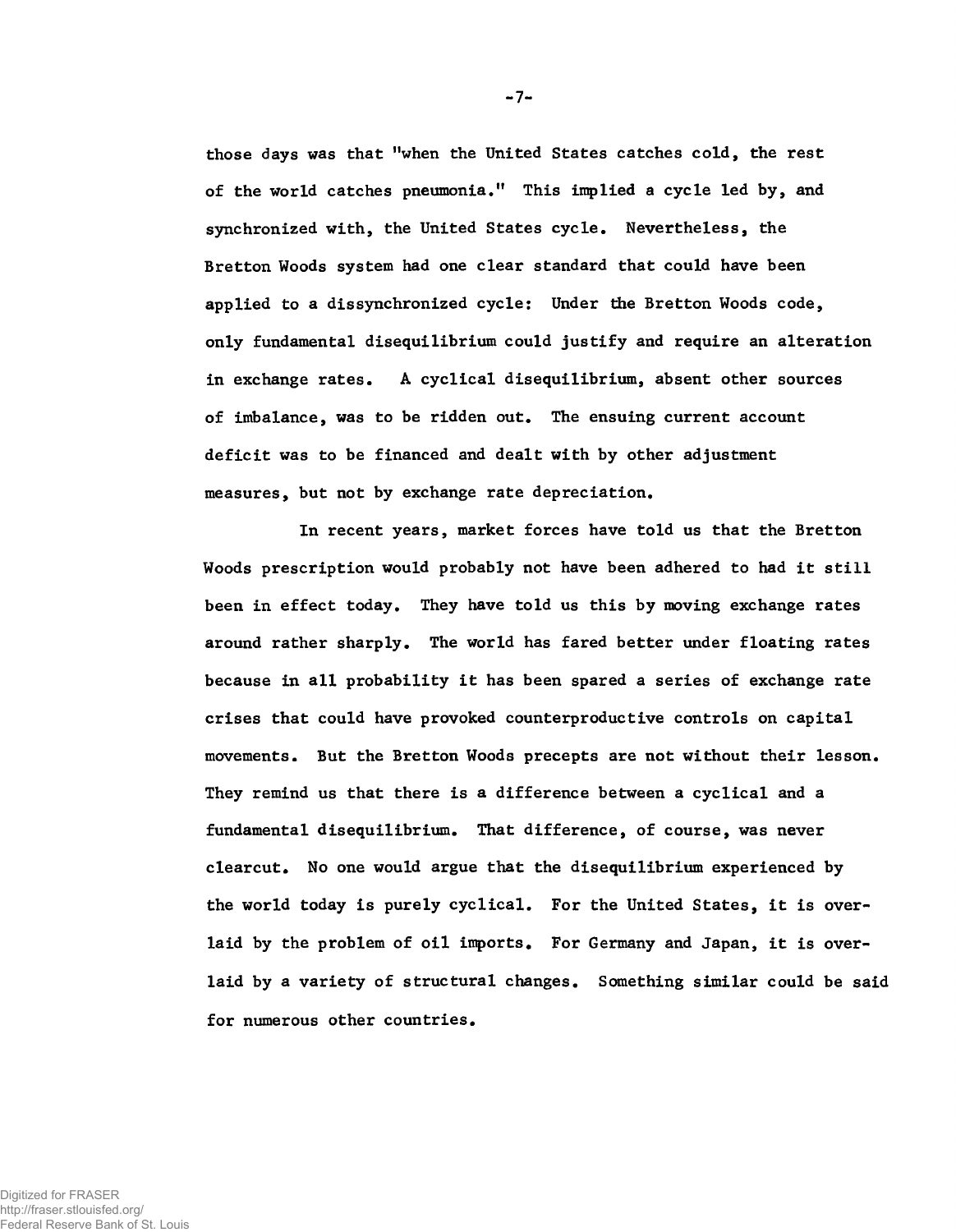But the cyclical component is important, and the Bretton Woods precept that cyclical movements should not give rise to permanent exchange rate changes should not be altogether forgotten. Nor does today's floating rate system, to which there appears to be no practical alternative, relieve us of the need to take adjustment action. "Adjustment" was one of the key words of the Bretton Woods system. Its successful implementation frequently eluded us, and the Bretton Woods system came to an end. But the need for adjustment has remained under the system of floating exchange rates.

Contrary to the views frequently expressed before floating began, floating exchange rates do not allow a country to adopt any kind of domestic policies that it chooses. A country that were to ignore the effect of its policies upon inflation and upon its exchange rate would quickly discover, from the behavior of both, the limits of its freedom of action.

The United States has been very conscious that the value of the dollar depends on its domestic policies and that the value of the dollar is enormously important for its domestic well-being and for its international economic and political relations. A number of actions attest to this.

First, the United States has brought its cyclical expansion to a soft landing at a rate of growth consistent with its long-term growth potential. This was accomplished by a reduction in the budget

**-8-**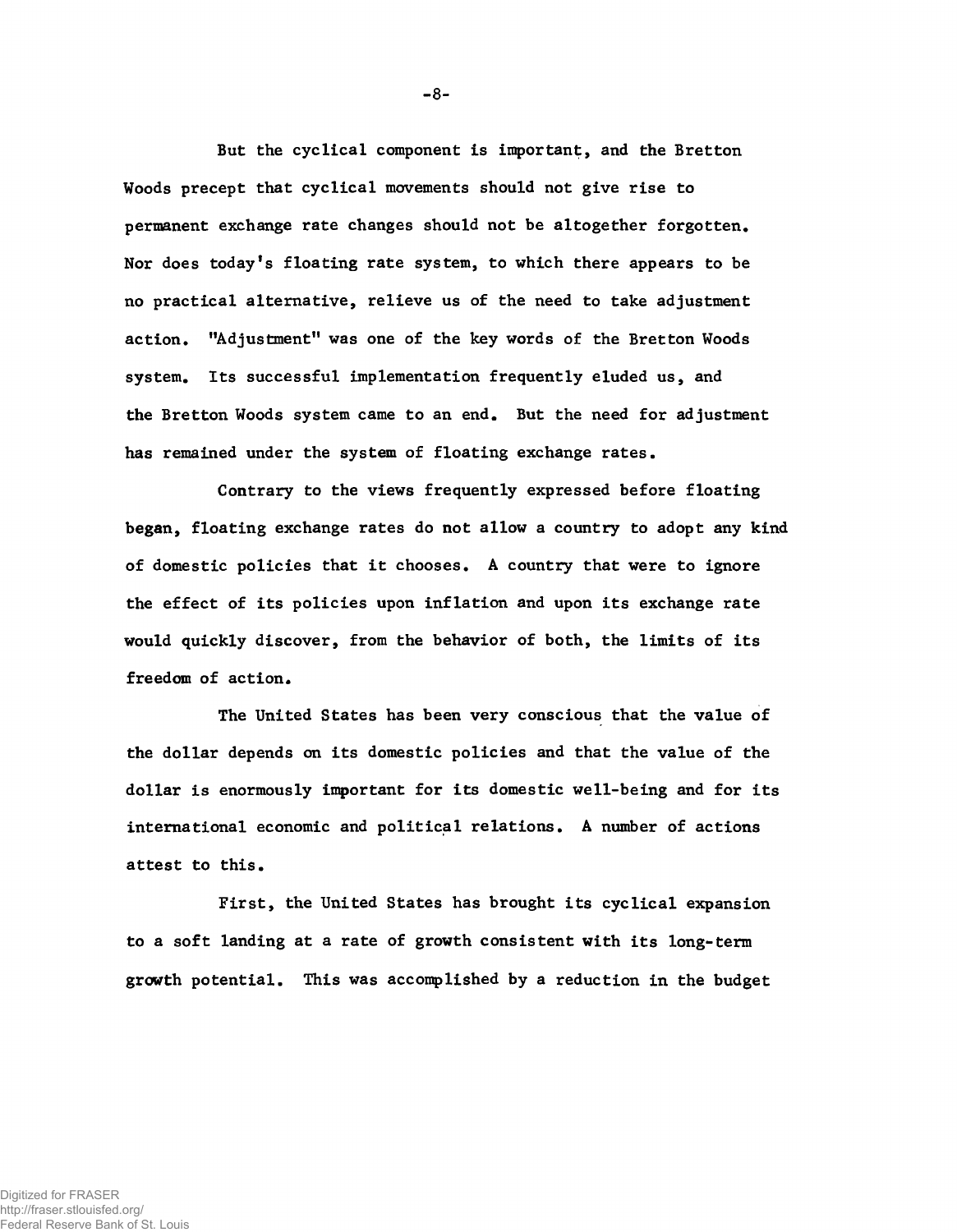**deficit which in** 1976 **stood at** \$66 **billion. Early this year, the budget deficit for fiscal year** 1979, **which began October** 1, 1978, **was still projected at** \$60 **billion. Now the deficit for fiscal year** 1979 **is expected to be less than** \$40 **billion. It is recognized that such** a **deficit is still too large for a fully employed economy, and a reduction to** \$30 **billion is expected for** 1980.

Second, the Federal Reserve has tightened monetary policy, by seeking to limit the growth of the monetary aggregates. While the target for  $M_1$  (currency and demand deposits) of 4 - 6-1/2 per cent has been overshot by approximately 1.5 percentage points, it should be recognized that the  $M_1$  target was extremely modest, considering that nominal GNP was expected to rise at a rate of 11 per cent. The Federal Reserve is aware of the need for adequate monetary restraint. Recent increases in the discount rate, the latest by a full percentage point to an unprecedented level of 9-1/2 per cent, as well as in the Federal funds rate, which is the principal focus of impact of Federal Reserve policy, attest to this. So does the increase in reserve requirements on large time deposits by almost \$3 billion; the successful achievement of our targets for  $M_2$  (M<sub>1</sub> plus bank time and savings deposits other than large negotiable CD's) and M<sub>3</sub> (M<sub>2</sub> plus deposits in thrift institutions) also is evidence of a policy of restraint.

**Third, the United States has instituted a program of wage and price restraint. While the program is voluntary, it does not lack means of enforcement, through the procurement mechanism and through**

**-9-**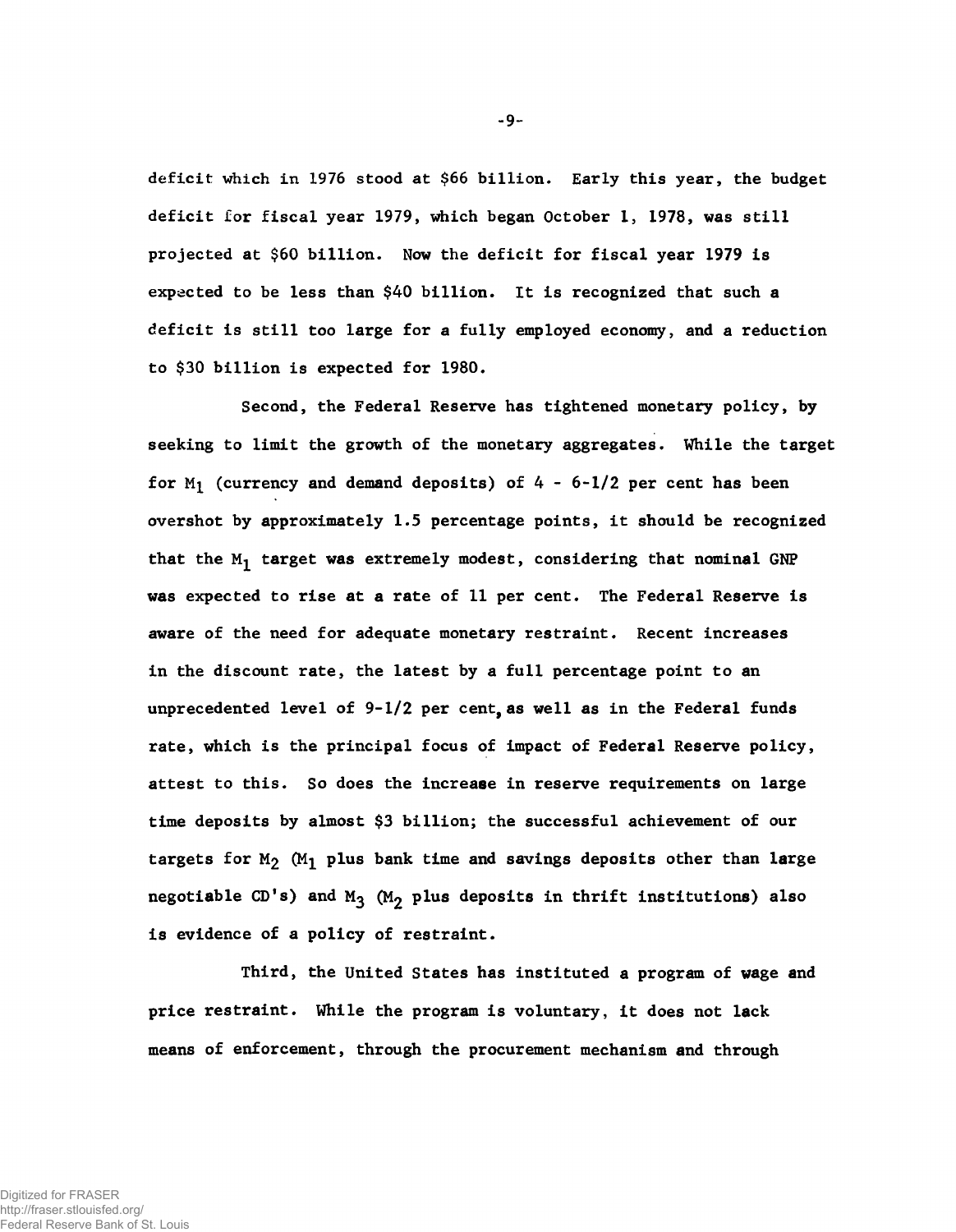the action of regulatory agencies that set prices for certain regulated industries. The use of the tax system to encourage wage restraint, through a real wage insurance, is also being proposed by President Carter.

Fourth, the United States has finally enacted energy legislation. A great effort in intensifying conservation of energy and developing substitute sources for oil and gas is still ahead of us. Nevertheless, it should be noted that increases in the price of energy have been proportionately no less than in most other industrial countries. They have gone less far only because they started from a generally much lower level. The response of U.S. consumers and particularly of U.S. industry to higher energy costs has been about the same as abroad.

Fifth, the United States has also instituted an export promotion program. The United States is a relative latecomer to export promotion. That practice has been employed far more energetically for a long time by some of its competitor countries, including some that today are concerned about their own large surpluses and about the U.S. deficit. These concerns could be eased if more effective agreements could be arrived at to restrain competition in.export promotion. The United States has been trying to promote such agreements.

Finally, to support its policies, especially the President's wage and price program, the United States also has strengthened its capacity for intervention in the exchange markets by putting in place a package of \$30 billion of foreign exchange resources, including sale of SDR, drawings on the International Monetary Fund, sale of

**-** 10**-**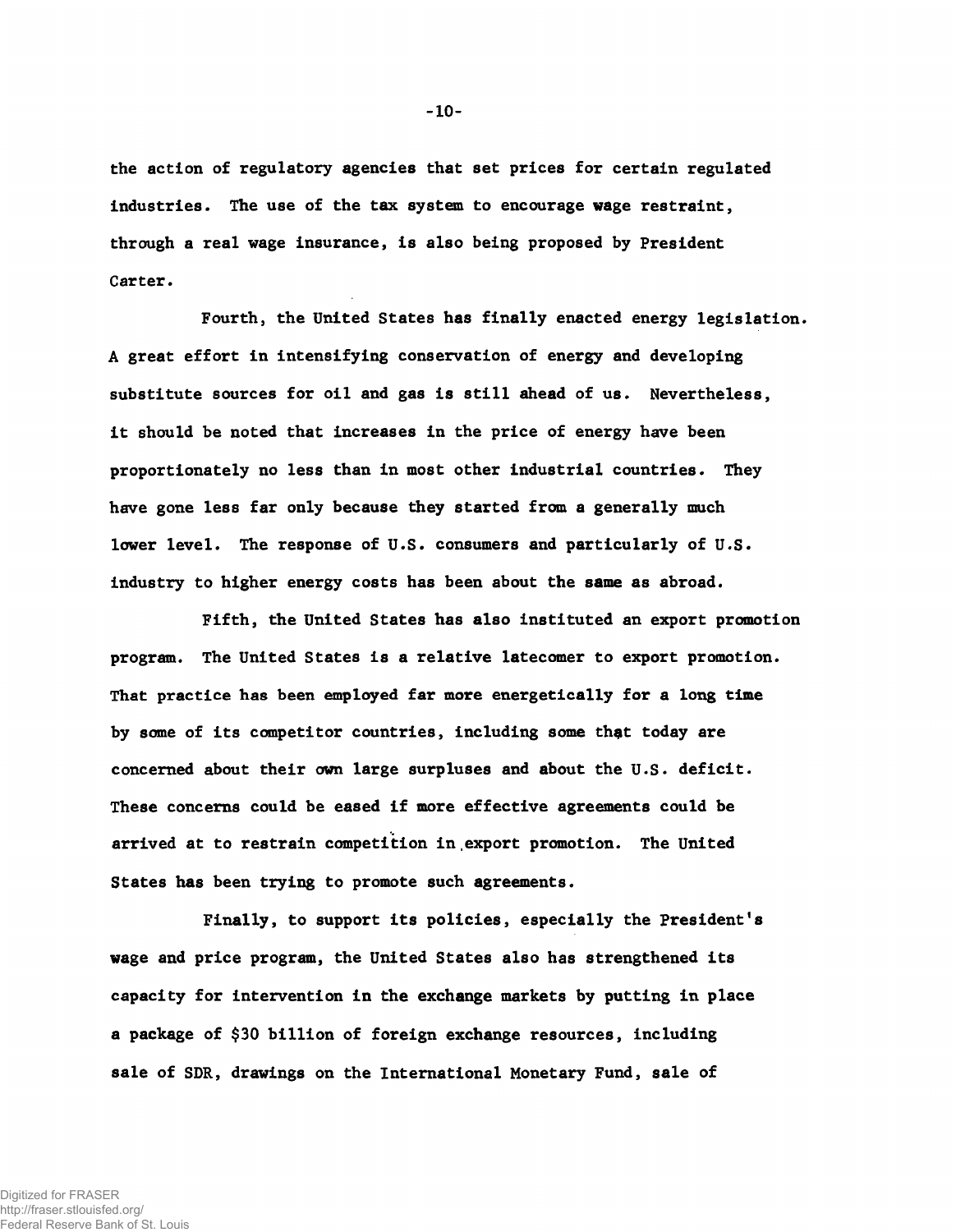foreign currency obligations by the Treasury, and enlargement of swap facilities on the part of the Federal Reserve. An increase in gold sales beginning December was also announced. The United States expressed its determination to intervene, in cooperation with the governments and central banks of Germany and Japan and the Swiss National Bank, in a forceful and coordinated manner in the amounts required to correct the situation in the exchange markets.

Under the impact of these policies and developments, the U.S. current account deficit today gives promise of substantial reduction over time. Econometricians have estimated that the full effect of the cyclical gap between the United States and the rest of the world accounts for something like \$10-20 billion. That is to say, if the entire world were to move to full employment, the U.S. current account, which amounted to about \$20 billion over the last 12 months, would be reduced by that order of magnitude. It has also been estimated that every percentage point of depreciation of the dollar, after adjustment for inflation, i.e., in real terms, should reduce the deficit by \$750 million to \$1 billion over a period of two years. The dollar has depreciated, in real terms, about 12-15 per cent over the last 18 months which again would imply a substantial reduction in the deficit. An improvement of 30-40 per cent is a reasonable expectation.

These developments should help the international monetary system to regain a much greater measure of stability than it has recently shown. Universally it is recognized that the stability

**-** 11**-**